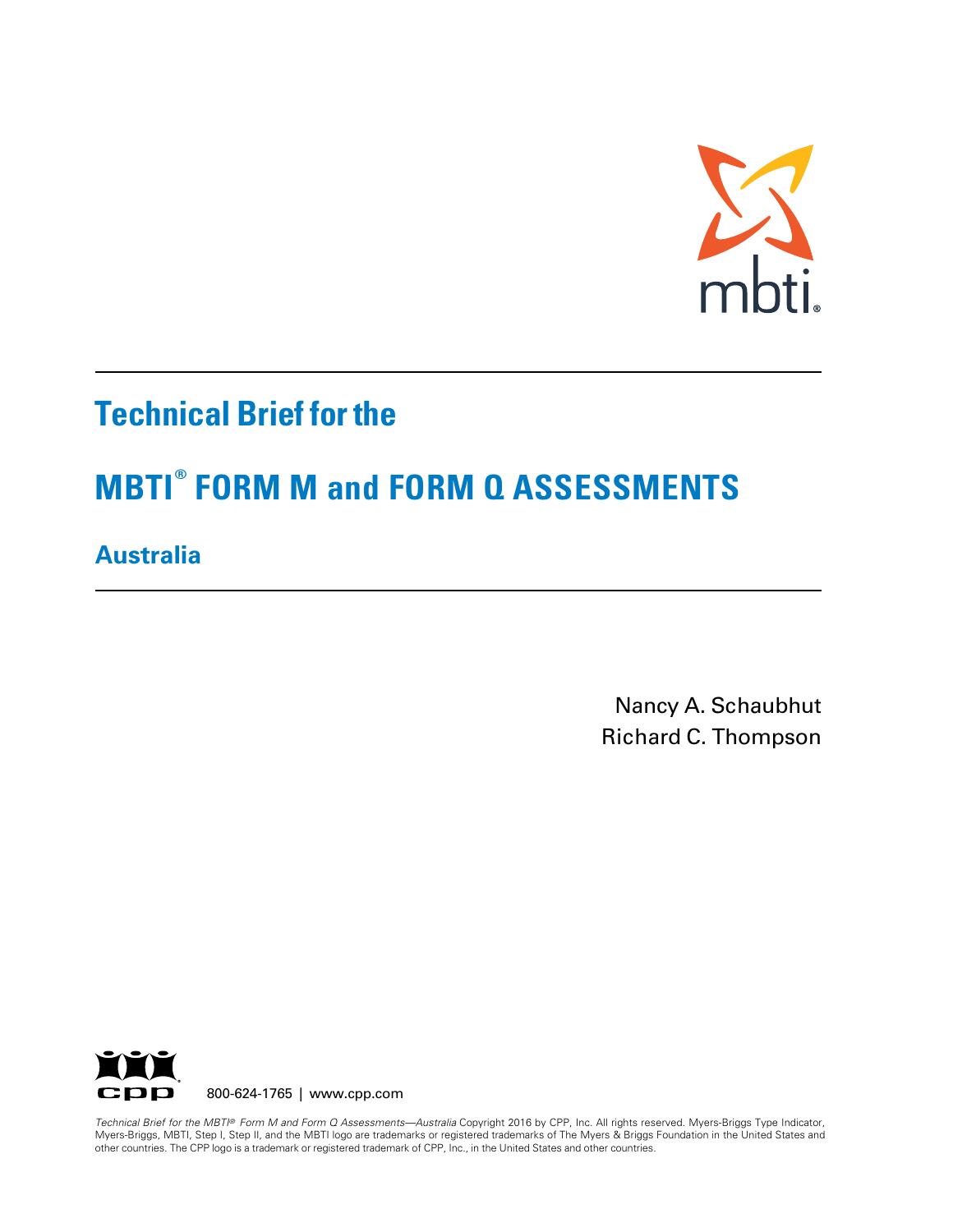### INTRODUCTION

The *Myers-Briggs Type Indicator®* (MBTI®) instrument is one of the most commonly used personality assessments in the world. Because administration of the instrument outside the United States is growing rapidly, new translations are continually being developed for use in specific regions. This technical brief summarizes the measurement properties of the MBTI Form M and Form Q assessments with an Australia sample. To that end, it examines the reliability of the the MBTI Form M and Form Q assessments, reports on type distribution in a sample of Australian participants, and provides comparisons with the U.S. National Representative Sample (NRS) to examine similarities and differences between the groups.

## THE MBTI® ASSESSMENT

The MBTI assessment uses a typology composed of four pairs of opposite preferences, called *dichotomies:*

- Extraversion (E) or Introversion (I)—where you focus your attention and get energy
- Sensing (S) or Intuition (N)—how you take in information
- Thinking (T) or Feeling (F)—how you make decisions
- Judging (J) or Perceiving (P)—how you deal with the outer world

The MBTI assessment combines an individual's four preferences—one preference from each dichotomy, denoted by its letter—to yield one of the 16 possible personality types (e.g., ESTJ, INFP, etc.). Each type is equally valuable, and an individual inherently belongs to one of the 16 types. This model differentiates the MBTI assessment from most other personality instruments, which typically assess personality traits. Traitbased instruments measure how much of a certain characteristic people possess. Unlike the MBTI assessment,

those instruments usually consider one "end" of a trait to be more positive and the other to be more negative.

## AUSTRALIA SAMPLE

Historically, the MBTI assessment has been administered in Australia using North American English. This project followed that approach, administering the Form M and Form Q assessments as part of a larger research version of the assessment in North American English. The sample was obtained using a market research firm in Australia, and was targeted to represent the population of Australia based on several key demographic items, discussed next.

### Sample Description

This sample is composed of 510 individuals who each completed the global research version of the MBTI assessment, which includes 230 MBTI items and contains the current commercial versions of the MBTI assessment (the Form M, Form Q, and European Step  $I^{\text{m}}$ and Step II™ assessments), in North American English. The sample includes 50% women and 50% men. Respondents' ages ranged from 15 to 84 years (mean = 44.4, *SD* = 16.4); 66% were employed full-time or part-time, 7% were students, 17% were retired, and 9% were either not working for income or did not provide their current employment status. Of those who were employed and reported their general line of work, 8% were working in sales and related occupations; 7% in office and administrative support; 6% in education, training, and library occupations; 5% in business and financial operations; and the remainder in various fields. Of those who were employed and reported organizational level, 46% were nonsupervisory, 19% supervisory, 17% management, 8% entry level, 5% top executive, and 4% executive. All respondents reported their country of residence as Australia. A demographic summary of this sample is presented in Table 1.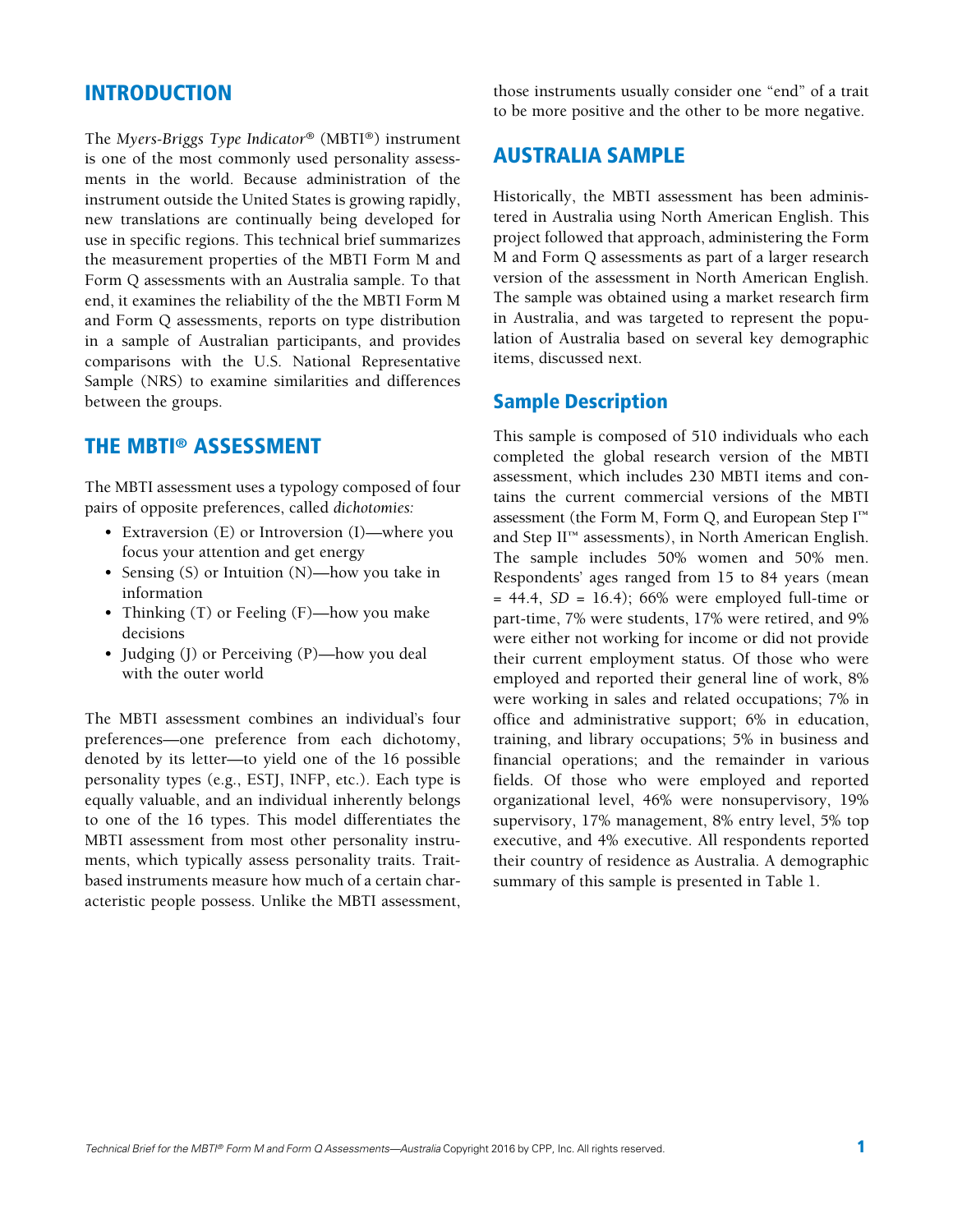## **TABLE 1. DEMOGRAPHIC SUMMARY OF THE AUSTRALIA SAMPLE**

| Demographic                                    |        | Target % Actual % | Demographic                              |    | Target % Actual % |
|------------------------------------------------|--------|-------------------|------------------------------------------|----|-------------------|
| Age                                            |        |                   | <b>Organizational Level</b>              |    |                   |
| $15-24$ years                                  | 10     | 14                | <b>Entry level</b>                       |    | 8                 |
| 25-54 year                                     | 42     | 56                | Nonsupervisory                           |    | 46                |
| 55-64 years                                    | 11     | 14                | <b>Supervisory</b>                       |    | 19                |
| $65+$ years                                    | 13     | 16                | Management                               |    | 17                |
| Mean age                                       | 37 yrs | 44 yrs            | <b>Executive</b>                         |    | 4                 |
| <b>Gender</b>                                  |        |                   | <b>Top executive</b>                     |    | 5                 |
| Female                                         | 50     | 50                | <b>General Line of Work</b>              |    |                   |
| <b>Male</b>                                    | 50     | 50                | <b>Business and financial operations</b> |    | 5                 |
| <b>Highest Education Level Attained</b>        |        |                   | <b>Computer and mathematical</b>         |    | 4                 |
| Secondary school (did not complete<br>year 12) | 6      | 10                | Healthcare practitioner and<br>technical |    | 6                 |
| Secondary school (completed<br>year 12)        | 47     | 20                | Installation, maintenance, and<br>repair |    | 3                 |
| Diploma/certificate (non-university            |        |                   | Office and administrative support        |    | 7                 |
| or TAFE*                                       | 23     | 24                | Sales and related occupations            |    | 8                 |
| <b>Bachelor's degree</b>                       | 21     | 25                | <b>Transportation and materials</b>      |    |                   |
| Postgraduate degree (e.g., master's,           |        |                   | moving                                   |    | 4                 |
| PhD, professional degree)                      | 3      | 7                 | Other                                    |    | 19                |
| No response                                    |        | 13 <sup>°</sup>   | No response                              |    | 38                |
| <b>Employment Status</b>                       |        |                   | <b>Country of Birth</b>                  |    |                   |
| <b>Working full-time</b>                       | 48     | 51                | <b>Australia</b>                         | 76 | 71                |
| <b>Working part-time</b>                       | 17     | 15                | <b>New Zealand</b>                       | 2  | $\mathbf{1}$      |
| Not working for income                         | 5      | 6                 | <b>United Kingdom</b>                    | 6  | 5                 |
| <b>Retired</b>                                 | 10     | 17                | Other                                    | 16 | 10                |
| Enrolled as full-time student                  | 7      | 7                 | No response                              |    | 13                |
| None of the above                              | 13     | 3                 |                                          |    |                   |

*Note: N* = 510.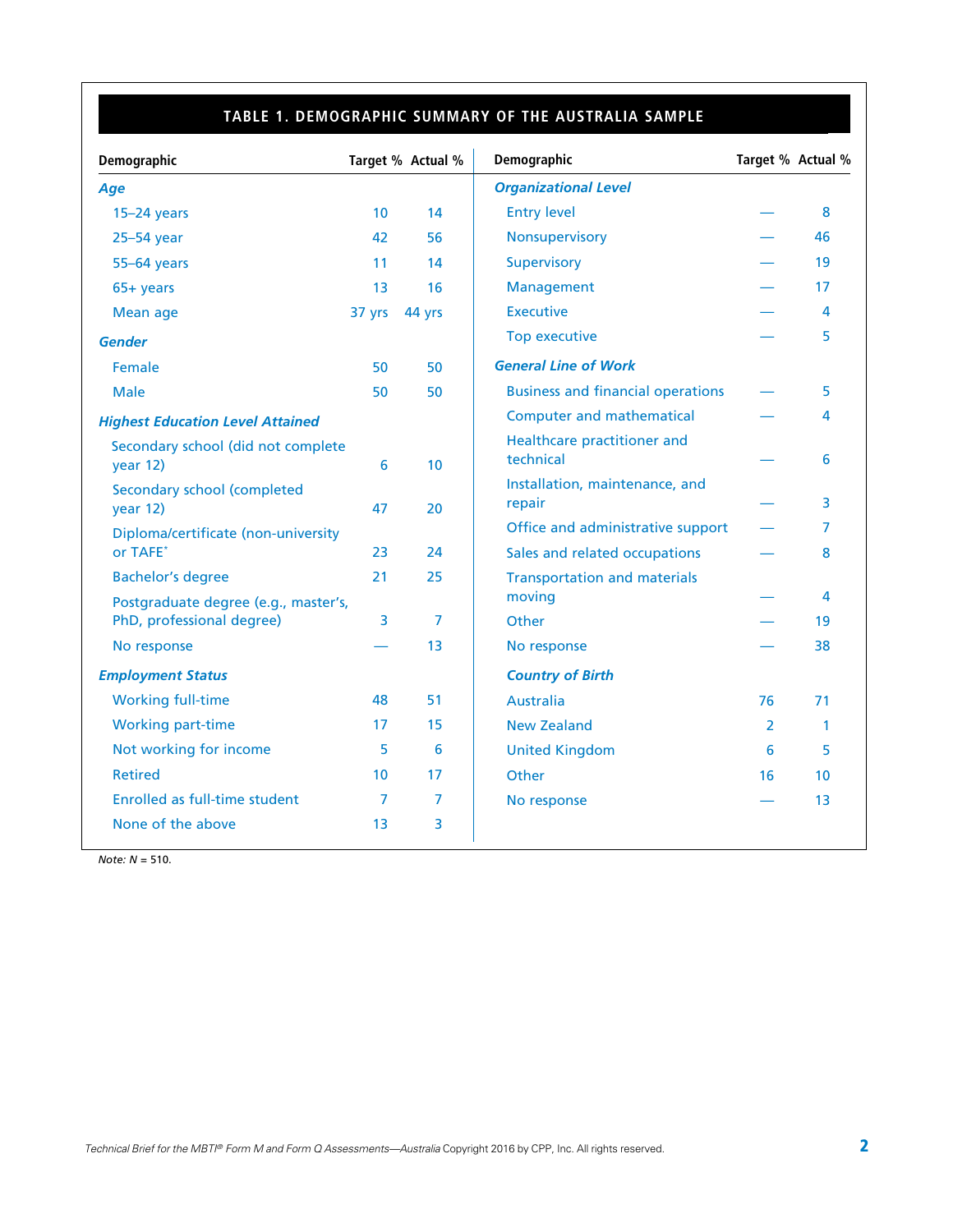

#### *Note: N* = 510.

Table 2 includes the number and percentage of respondents of each type in the sample. As shown, the most frequently occurring type for the sample is ISTJ (16.3%), followed by ISTP (10.4%). The least common types are ENTJ (1.6%) and INFJ (2.9%). Self-selection ratios (SSRs) were computed by comparing the percentage of each type in the Australia sample to that in the U.S. National Representative Sample (Myers,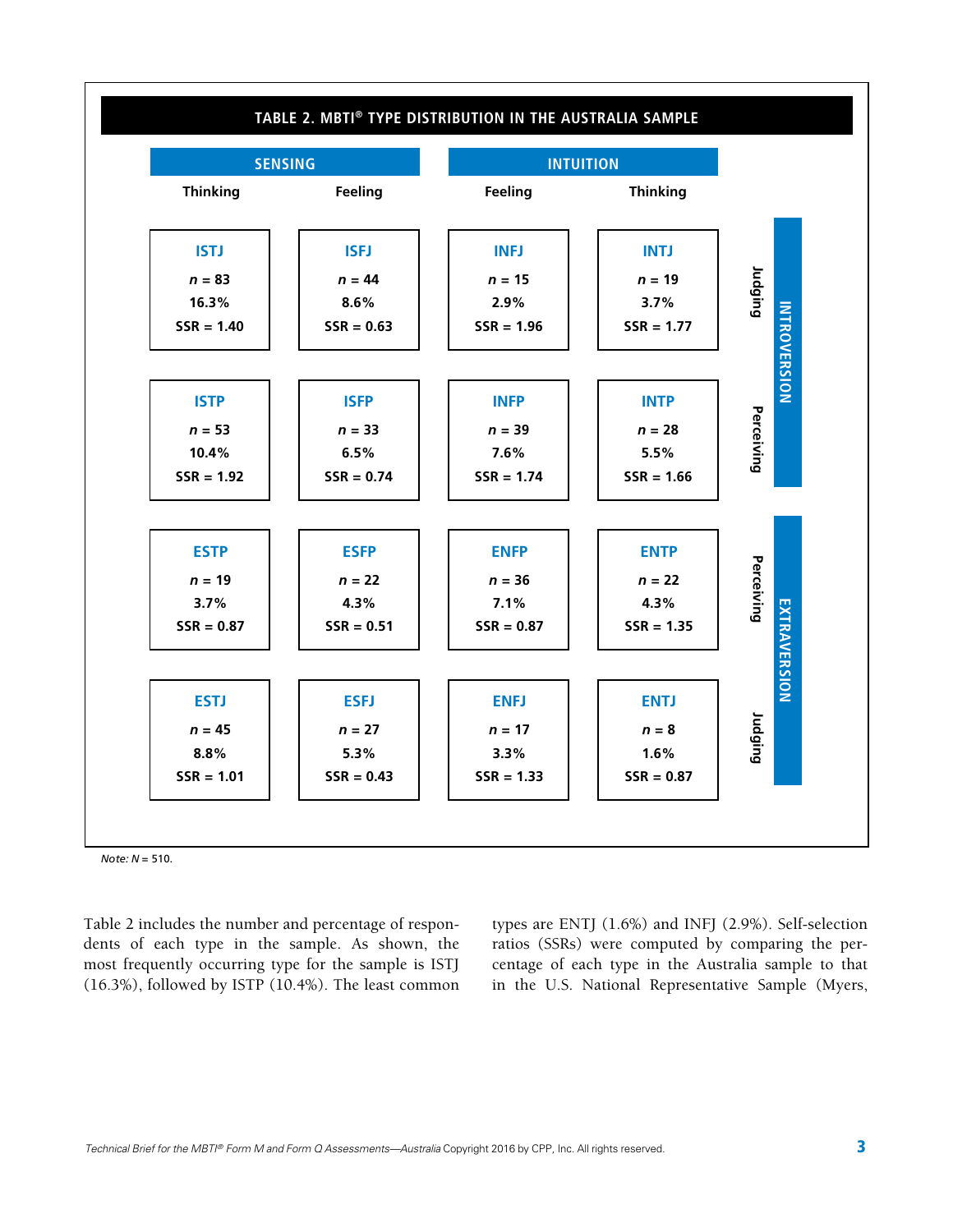

*Note: n =* 255.

McCaulley, Quenk, & Hammer, 1998). In this sample, INFJs are nearly two times more prevalent than in the U.S. population, whereas ESJFs are less common in the Australia sample than in the U.S. sample. Type distributions for women and men in the Australia sample are presented in Tables 3 and 4.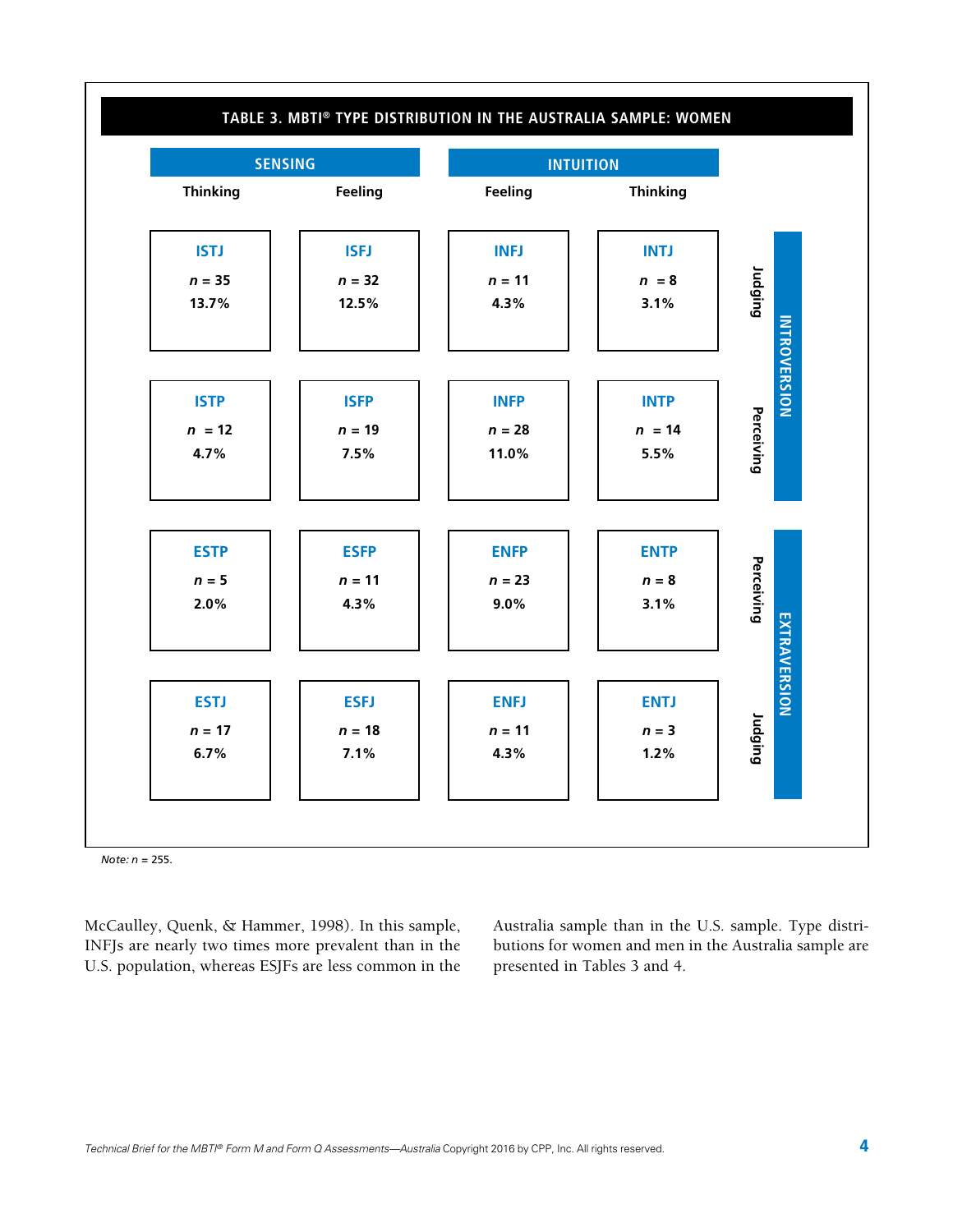

*Note: n =* 255.

Table 5 shows the number and percentage of respondents for each preference for the Australia sample as a whole, and separately for each gender. Also included for reference are the number and percentage of respondents for each preference in the U.S. National Representative Sample (Myers et al., 1998).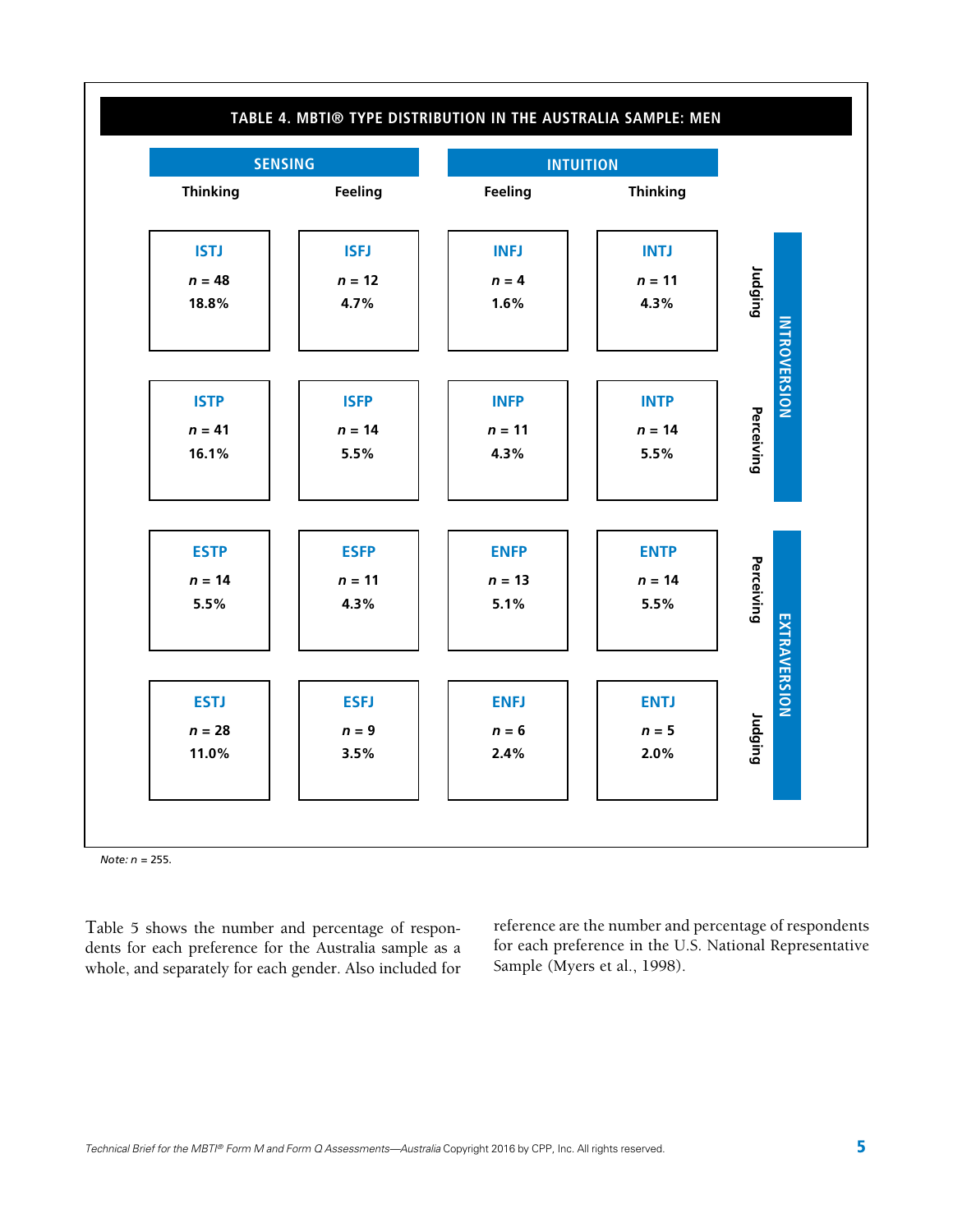|                   | Australia Sample<br>$(N = 510)$ |      | <b>U.S. NRS</b><br>$(N = 3,009)$ |      | <b>Australia Sample:</b><br>Women ( $n = 255$ ) |      | Australia Sample:<br>Men ( $n = 255$ ) |      |
|-------------------|---------------------------------|------|----------------------------------|------|-------------------------------------------------|------|----------------------------------------|------|
| <b>Preference</b> | $\mathsf{n}$                    | %    | $\mathsf{n}$                     | %    | $\mathsf{n}$                                    | %    | $\mathsf{n}$                           | %    |
| Extraversion (E)  | 196                             | 38.4 | 1,483                            | 49.3 | 96                                              | 37.6 | 100                                    | 39.2 |
| Introversion (I)  | 314                             | 61.6 | 1,526                            | 50.7 | 159                                             | 62.4 | 155                                    | 60.8 |
| Sensing (S)       | 326                             | 63.9 | 2,206                            | 73.3 | 149                                             | 58.4 | 177                                    | 69.4 |
| Intuition (N)     | 184                             | 36.1 | 803                              | 26.7 | 106                                             | 41.6 | 78                                     | 30.6 |
| Thinking (T)      | 277                             | 54.3 | 1,210                            | 40.2 | 102                                             | 40.0 | 175                                    | 68.6 |
| Feeling (F)       | 233                             | 45.7 | 1,799                            | 59.8 | 153                                             | 60.0 | 80                                     | 31.4 |
| Judging (J)       | 258                             | 50.6 | 1,629                            | 54.1 | 135                                             | 52.9 | 123                                    | 48.2 |
| Perceiving (P)    | 252                             | 49.4 | 1,380                            | 45.9 | 120                                             | 47.1 | 132 <sub>1</sub>                       | 51.8 |

## **TABLE 5. MBTI® PREFERENCE DISTRIBUTIONS FOR THE AUSTRALIA SAMPLE AND THE**

*Note:* Source for the U.S. National Representative Sample is Myers, McCaulley, Quenk, and Hammer (1998).

## RELIABILITY OF THE FORM M PREFERENCES

The internal consistency reliabilities (Cronbach's alphas) for the Australia sample and the U.S. National Representative Sample (NRS) are reported in Table 6. The reliabilities of the four dichotomies are good for the Australia sample and are very similar to those reported in the *MBTI*® *Manual* (Myers et al., 1998).

## FACTOR ANALYSIS

Several studies have conducted confirmatory factor analyses of the MBTI assessment to assess the validity of the factors of the MBTI assessment. They have indicated that a four-factor model, such as the one theorized and developed by Myers, is the most appropriate and offers the best fit (Harvey, Murry, & Stamoulis, 1995; Johnson & Saunders, 1990). A principal components exploratory factor analysis with varimax rotation was conducted using the item responses from the Australia sample. The results are presented in Table 7. The shaded cells indicate that factor 1 is S–N, factor 2 is T–F, factor 3 is E–I, and factor 4 is J–P. The four-factor structure produced by this analysis shows that the Australia MBTI Form M items are measuring their intended constructs, the four dichotomies.

| TABLE 6. MBTI® DICHOTOMY INTERNAL<br><b>CONSISTENCY RELIABILITIES FOR THE</b><br><b>AUSTRALIA SAMPLE AND THE U.S. NRS</b> |                               |                 |  |  |  |  |  |
|---------------------------------------------------------------------------------------------------------------------------|-------------------------------|-----------------|--|--|--|--|--|
|                                                                                                                           | Cronbach's Alpha<br>Australia |                 |  |  |  |  |  |
| Dichotomy                                                                                                                 | Sample                        | <b>U.S. NRS</b> |  |  |  |  |  |
| Extraversion-Introversion                                                                                                 | .91                           | .91             |  |  |  |  |  |
| Sensing-Intuition                                                                                                         | .90                           | .92             |  |  |  |  |  |
| Thinking-Feeling                                                                                                          | .90                           | .91             |  |  |  |  |  |
| Judging-Perceiving                                                                                                        | .91                           | -92             |  |  |  |  |  |

*Note:* Source for the U.S. National Representative Sample (NRS) is Myers, McCaulley, Quenk, and Hammer (1998).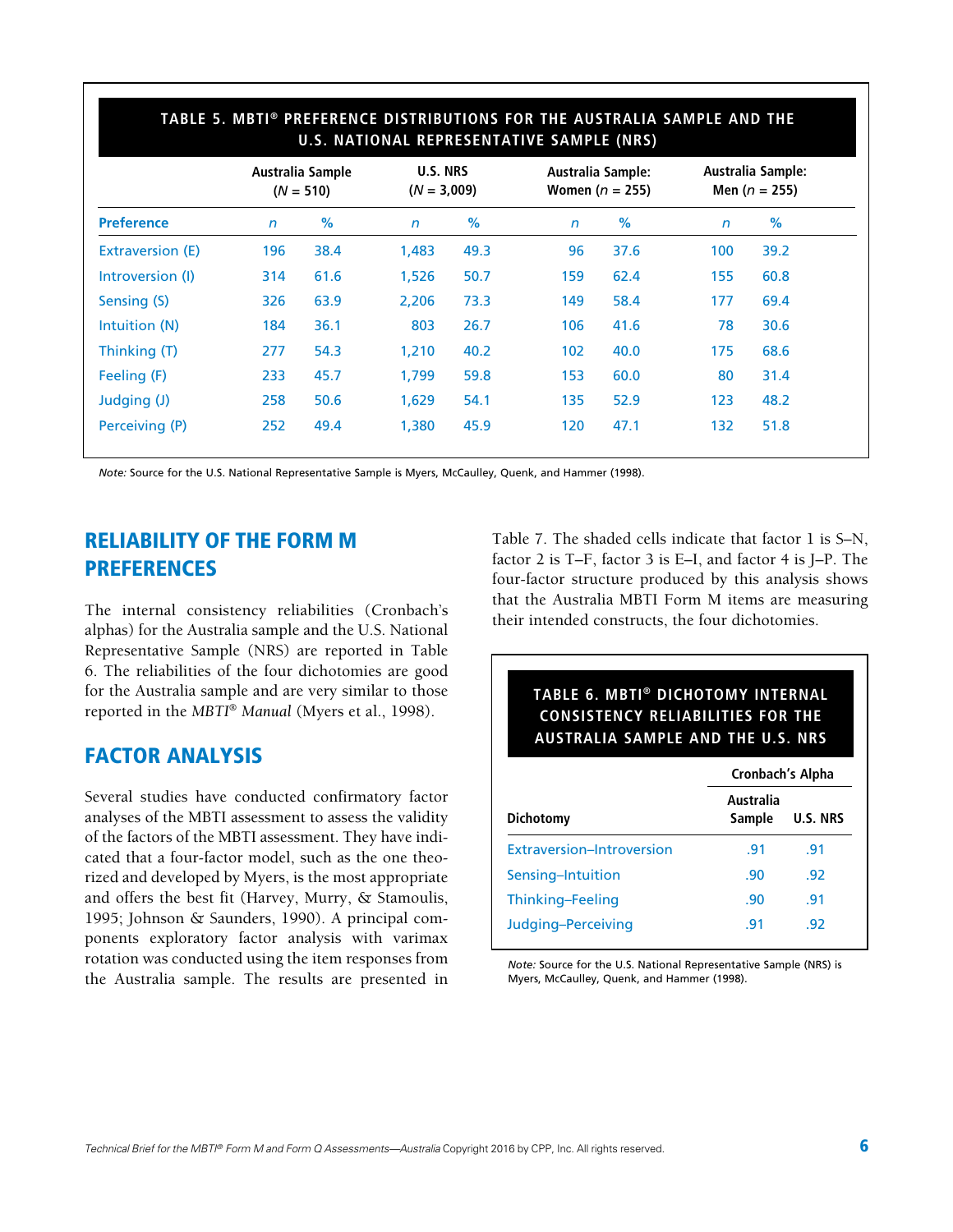|                 | TABLE 7. FACTOR ANALYSIS ROTATED COMPONENT MATRIX<br>FOR THE AUSTRALIA SAMPLE |                            |                     |                     |                     |                     |                     |                     |                     |
|-----------------|-------------------------------------------------------------------------------|----------------------------|---------------------|---------------------|---------------------|---------------------|---------------------|---------------------|---------------------|
| Item<br>Code    | Factor 1<br>$(S-N)$                                                           | <b>Factor 2</b><br>$(T-F)$ | Factor 3<br>$(E-I)$ | Factor 4<br>$(J-P)$ | <b>Item</b><br>Code | Factor 1<br>$(S-N)$ | Factor 2<br>$(T-F)$ | Factor 3<br>$(E-I)$ | Factor 4<br>$(J-P)$ |
| EI1             | $-.03$                                                                        | $-.06$                     | .77                 | $-.06$              | <b>SN16</b>         | .54                 | .15                 | $-.03$              | .16                 |
| EI <sub>2</sub> | $-.07$                                                                        | .01                        | .57                 | $-.02$              | <b>SN17</b>         | .55                 | .15                 | .06                 | $-.04$              |
| EI3             | $-.09$                                                                        | .04                        | .56                 | .03                 | <b>SN18</b>         | .58                 | .09                 | .00                 | .12                 |
| E <sub>14</sub> | .00.                                                                          | $-.18$                     | .51                 | $-.05$              | <b>SN19</b>         | .54                 | .05                 | .00                 | .06                 |
| E <sub>15</sub> | .07                                                                           | .00                        | .50                 | .05                 | <b>SN20</b>         | .61                 | .05                 | $-.05$              | .21                 |
| EI <sub>6</sub> | $-.10$                                                                        | $-.02$                     | .65                 | .03                 | <b>SN21</b>         | .33                 | $-.21$              | $-.03$              | .03                 |
| EI7             | $-.06$                                                                        | $-.04$                     | .51                 | $-.04$              | <b>SN22</b>         | .63                 | .24                 | $-.10$              | .11                 |
| E <sub>18</sub> | $-.06$                                                                        | $-.07$                     | .62                 | $-.02$              | <b>SN23</b>         | .53                 | .08                 | $-.03$              | .11                 |
| E <sub>19</sub> | $-.13$                                                                        | .00                        | .59                 | $-.04$              | <b>SN24</b>         | .53                 | .13                 | $-.16$              | .20                 |
| <b>EI10</b>     | $-.08$                                                                        | $-.09$                     | .60                 | $-.08$              | <b>SN25</b>         | .53                 | .05                 | $-.09$              | .09                 |
| E111            | $-.12$                                                                        | .00.                       | .68                 | $-.08$              | <b>SN26</b>         | .55                 | .10                 | $-.14$              | .02                 |
| EI12            | $-.16$                                                                        | .06                        | .54                 | $-.11$              | TF <sub>1</sub>     | .02                 | .40                 | $-.13$              | .07                 |
| <b>EI13</b>     | $-.04$                                                                        | $-.06$                     | .44                 | .00                 | TF <sub>2</sub>     | .10                 | .43                 | $-.04$              | $-.01$              |
| E114            | $-.08$                                                                        | $-.06$                     | .51                 | $-.07$              | TF3                 | .08                 | .56                 | $-.05$              | .12                 |
| <b>EI15</b>     | .02                                                                           | $-.02$                     | .61                 | $-.05$              | TF4                 | .08                 | .46                 | .09                 | $-.06$              |
| <b>EI16</b>     | $-.01$                                                                        | $-.10$                     | .50                 | $-.06$              | TF <sub>5</sub>     | .15                 | .56                 | $-.05$              | .06                 |
| E117            | $-.14$                                                                        | $-.03$                     | .57                 | .01                 | TF <sub>6</sub>     | .21                 | .53                 | $-.01$              | .11                 |
| <b>EI18</b>     | $-.10$                                                                        | .00                        | .68                 | .06                 | TF7                 | $-.01$              | .59                 | $-.06$              | .06                 |
| E119            | $-.02$                                                                        | $-.05$                     | .76                 | $-.03$              | TF <sub>8</sub>     | .03                 | .48                 | $-.11$              | .00                 |
| <b>EI20</b>     | .12                                                                           | $-.17$                     | .53                 | .05                 | TF <sub>9</sub>     | .04                 | .54                 | $-.03$              | $-.03$              |
| <b>EI21</b>     | $-.09$                                                                        | .04                        | .68                 | .00                 | <b>TF10</b>         | .09                 | .43                 | $-.03$              | .03                 |
| SN <sub>1</sub> | .39                                                                           | .00                        | $-.02$              | .08                 | <b>TF11</b>         | .03                 | .52                 | .09                 | .04                 |
| SN <sub>2</sub> | .46                                                                           | $-.04$                     | $-.03$              | .11                 | <b>TF12</b>         | .04                 | .61                 | .03                 | $-.02$              |
| SN <sub>3</sub> | .58                                                                           | .20                        | $-.08$              | .12                 | <b>TF13</b>         | .26                 | .53                 | $-.08$              | .08                 |
| <b>SN4</b>      | .43                                                                           | $-.07$                     | $-.12$              | .15                 | <b>TF14</b>         | .11                 | .55                 | $-.15$              | $-.07$              |
| SN <sub>5</sub> | .48                                                                           | .01                        | $-.08$              | .09                 | <b>TF15</b>         | .19                 | .66                 | $-.04$              | .01                 |
| SN <sub>6</sub> | .35                                                                           | .05                        | $-.06$              | .00                 | <b>TF16</b>         | $-.01$              | .56                 | .00                 | .02                 |
| SN <sub>7</sub> | .62                                                                           | .18                        | $-.05$              | .18                 | <b>TF17</b>         | .02                 | .66                 | $-.07$              | .10                 |
| SN <sub>8</sub> | .40                                                                           | $-.13$                     | $-.02$              | .19                 | <b>TF18</b>         | .18                 | .56                 | $-.01$              | .20                 |
| SN <sub>9</sub> | .63                                                                           | .24                        | $-.06$              | .11                 | <b>TF19</b>         | $-.01$              | .66                 | $-.08$              | .09                 |
| <b>SN10</b>     | .56                                                                           | .07                        | $-.01$              | .09                 | <b>TF20</b>         | .00                 | .44                 | $-.01$              | .13                 |
| <b>SN11</b>     | .44                                                                           | .08                        | $-.03$              | .04                 | <b>TF21</b>         | .12                 | .56                 | $-.06$              | .11                 |
| <b>SN12</b>     | .55                                                                           | $-.02$                     | .01                 | .07                 | <b>TF22</b>         | .04                 | .57                 | $-.10$              | .05                 |
| <b>SN13</b>     | .52                                                                           | .16                        | $-.14$              | .13                 | TF <sub>23</sub>    | .03                 | .64                 | .00                 | .02                 |
| <b>SN14</b>     | .56                                                                           | .17                        | $-.08$              | .06                 | <b>TF24</b>         | .00                 | .33                 | .02                 | .11                 |
| <b>SN15</b>     | .50                                                                           | .14                        | $-.04$              | $-.07$              |                     |                     |                     |                     | (cont'd)            |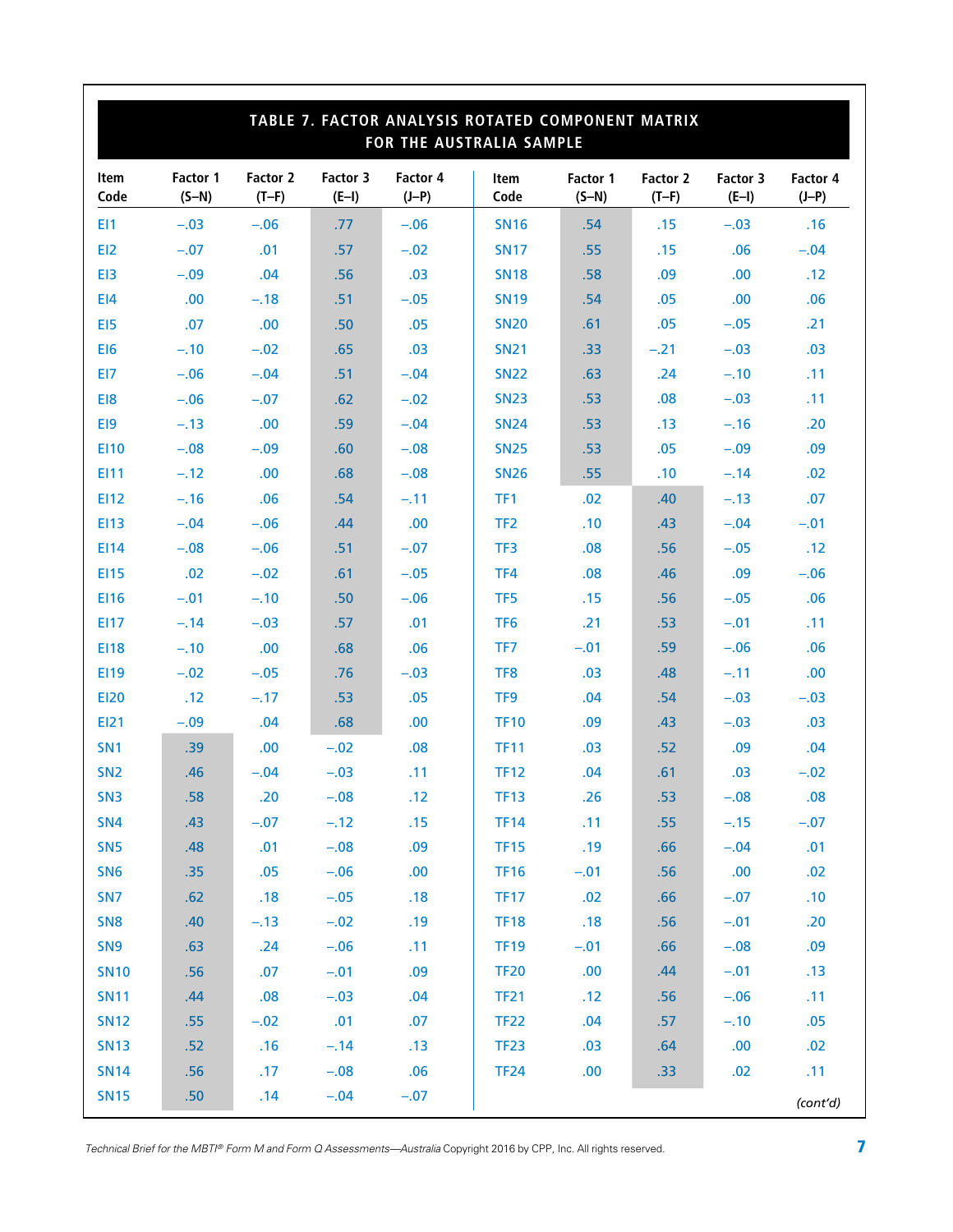|                     | TABLE 7. FACTOR ANALYSIS ROTATED COMPONENT MATRIX<br>FOR THE AUSTRALIA SAMPLE (CONT'D) |                            |                     |                     |                     |                            |                     |                     |                     |  |
|---------------------|----------------------------------------------------------------------------------------|----------------------------|---------------------|---------------------|---------------------|----------------------------|---------------------|---------------------|---------------------|--|
| <b>Item</b><br>Code | <b>Factor 1</b><br>$(S-N)$                                                             | <b>Factor 2</b><br>$(T-F)$ | Factor 3<br>$(E-I)$ | Factor 4<br>$(J-P)$ | <b>Item</b><br>Code | <b>Factor 1</b><br>$(S-N)$ | Factor 2<br>$(T-F)$ | Factor 3<br>$(E-I)$ | Factor 4<br>$(J-P)$ |  |
| JP1                 | .17                                                                                    | .08 <sub>0</sub>           | $-.05$              | .61                 | <b>JP12</b>         | .14                        | .13                 | $-.18$              | .44                 |  |
| JP <sub>2</sub>     | .04                                                                                    | .08                        | .01                 | .63                 | <b>JP13</b>         | .26                        | $-.01$              | $-.06$              | .64                 |  |
| JP3                 | .15                                                                                    | .10                        | $-.06$              | .69                 | <b>JP14</b>         | .25                        | .29                 | $-.05$              | .44                 |  |
| JP4                 | .27                                                                                    | .02                        | .07                 | .53                 | <b>JP15</b>         | .14                        | .12                 | .00                 | .64                 |  |
| JP5                 | .03                                                                                    | $-.08$                     | .06                 | .49                 | <b>JP16</b>         | .16                        | .13                 | $-.08$              | .59                 |  |
| JP <sub>6</sub>     | .19                                                                                    | $-.09$                     | $-.06$              | .35                 | <b>JP17</b>         | .09                        | .07                 | .01                 | .68                 |  |
| JP7                 | .05                                                                                    | .02                        | $-.07$              | .57                 | <b>JP18</b>         | .15                        | .03                 | $-.19$              | .59                 |  |
| JP8                 | $-.03$                                                                                 | .00.                       | .04                 | .56                 | <b>JP19</b>         | .20                        | $-.05$              | .01                 | .61                 |  |
| JP9                 | .18                                                                                    | .12                        | $-.08$              | .66                 | <b>JP20</b>         | $-.12$                     | .11                 | $-.05$              | .42                 |  |
| <b>JP10</b>         | .33 <sub>1</sub>                                                                       | .26                        | $-.15$              | .52                 | <b>JP21</b>         | .18                        | .08                 | .08                 | .61                 |  |
| <b>JP11</b>         | .13                                                                                    | .33                        | $-.04$              | .51                 | <b>JP22</b>         | $-.03$                     | .02                 | .08                 | .42                 |  |

*Note: N* = 510.

## RELIABILITY OF THE FORM Q **FACETS**

The MBTI Form Q assessment includes the 93 items that make up the MBTI Form M assessment (measuring the four dichotomies, E–I, S–N, T–F, and J–P) plus another 51 items that are used only to measure the Form Q facets. For each of the four dichotomies there are five facets (see Table 8), yielding a total of 20 facets. These facets help describe some of the ways in which each preference can be different for each individual to create a richer and more detailed description of an individual's behavior. The remaining analyses focus on the evaluation of the Form Q facets.

Internal consistency reliabilities for each facet are reported in Table 8 for the Australia sample and the U.S. National Representative Sample. The Australia sample alphas range from .31 (Questioning–Accommodating) to .85 (Initiating–Receiving). Overall, some of this sample's alphas are slightly lower than those of the U.S. National Representative Sample. This is consistent with the reliabilities that have been found for international samples and translations of the MBTI Form Q (or Step II™ for Europe) assessment (Quenk, Hammer, & Majors, 2004; Schaubhut, 2008; Schaubhut & Thompson, 2010a; Schaubhut & Thompson, 2010b). Reliabilities for nine other translations can be found in the *MBTI*® *Step II*™ *Manual,* European edition (Quenk et al., 2004).

## **CONCLUSION**

The analyses reported here with an initial Australia sample demonstrate that the translation and measurement properties of the assessment are adequate. Therefore, the MBTI Forms M and Q can be widely used with individuals who reside in Australia. As the MBTI assessment continues to grow, larger and more diverse samples will become available and the measurement properties of the MBTI Forms M and Q will continue to be evaluated.